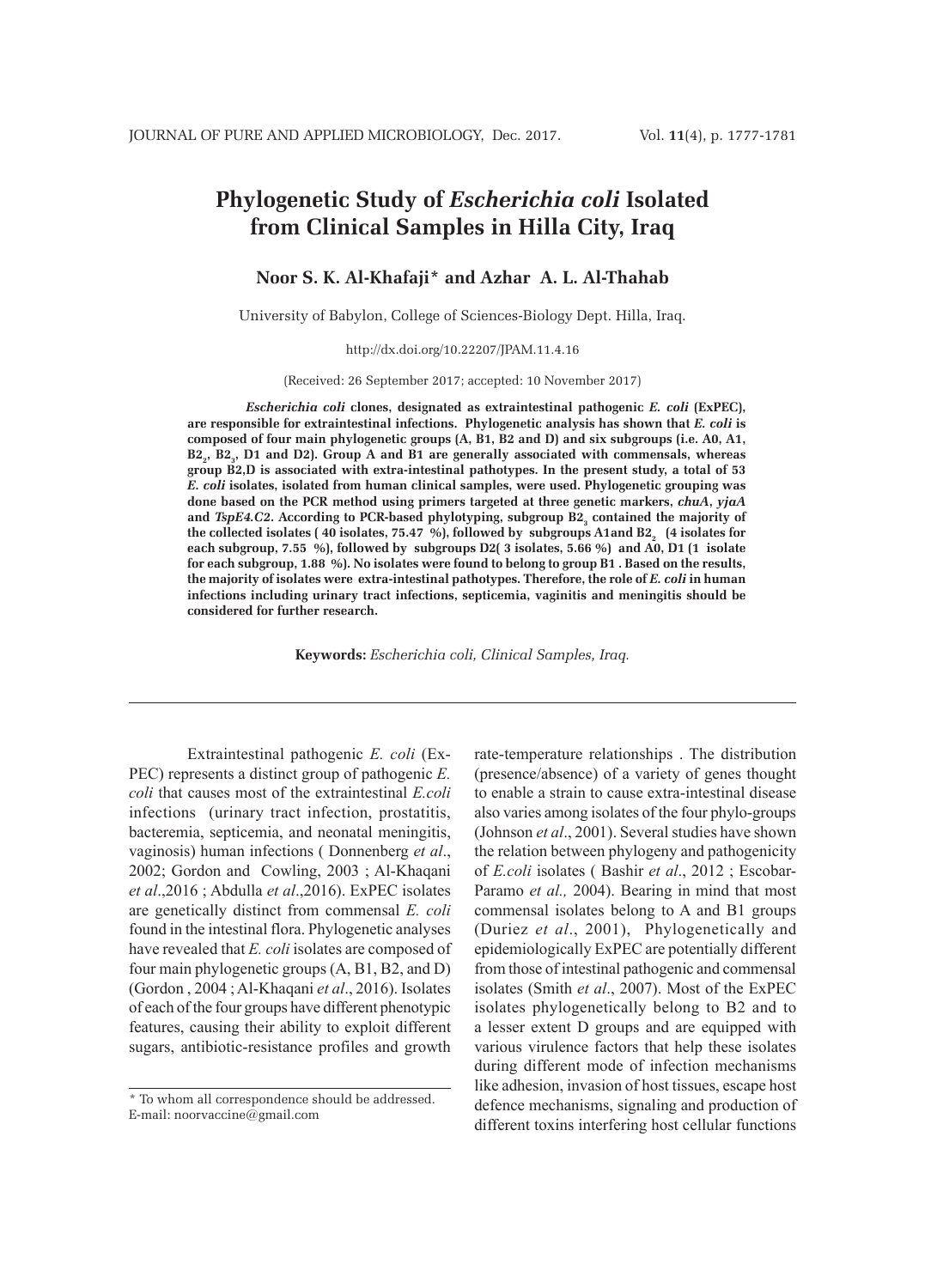thereby promoting extraintestinal infection in both normal and immune compromised hosts (Dobrindt and Hacker, 2008; Wiles *et al*., 2008; Al-Dahmoshi *et al*., 2016)

The aim of this study was to investigate the phylo-genetic groups of *E. coli* isolated from different clinical samples which includes urine, vaginal , seminal fluid and wound swap in Hilla, Iraq using a molecular primer.

## **MATERIAL AND METHODS**

A total of 200 various clinical samples represent by 50 urine samples from patients with urinary tract infection,50 high vaginal swap from pregnant and non-pregnant women suffering from vaginosis, 50 seminal fluid samples of male suffering from bacteriospermia and 50 wound swabs samples . All samples were obtained from patients or individuals who were admitted to Babylon Hospital for Maternal and Pediatrics, and to Al-Hilla Surgical Teaching Hospital in Babylon city (Iraq) during the period from May to August 2016. In order to isolate *E. coli*, samples were directly inoculated on MacConkey agar (Himedia/ India) plates. After overnight incubation at 37°C, lactose fermenting colonies, Gram-negative, oxidase negative bacilli transferred to UTI Chromogenic medium (Condalab/Spain) and Eosin methylene blue agar (Himedia/India) to confirm *E. coli* isolates.

#### **DNA extraction for gram negative bacteria**

Typical *E. coli* colonies (with metallic green color on Eosin methylene blue agar and pink color on UTI Chromogenic medium ) were

grown in LB broth(Condalab/Spain) at 37ºC for 18 h, and following the protocols of Favor Prep Genomic DNA Mini Kit (Blood/Cultured Cell) (Favorgen/Taiwan). The extracted DNA checked using Agarose gel electrophoresis (0.7% in TBE buffer) (Condalab/Spain) and then visualized using and gel documentation (Vilber/France).

# **Detection of phylogeny groups by PCR**

PCR was conducted to determine the phylogenetic grouping of the isolates by targeting three genes, *chuA, yjaA* and *TspE4.C2* using 20ìL reaction mix (IntronBio/Korea) (Clermont *et al*., 2000). Thermal cycler conditions were as follows: 95°C for 4 min, 30 cycles of (denaturation at 94°C for 30sec.), (annealing at 59 °C for 30sec.), (extension at 72ºC for 30sec). and final extension at 72ºC for 5 min. Agarose gel electrophoresis (1.5% in TBE buffer) and gel documentation (Vilber/France) were used to visualized and document the PCR products. The amplicon sizes were 279 bp for *chuA*, 211 bp for *yjaA* and 152 bp for *TspE4C2* were recorder using 100bp ladder (IntronBio/Korea). After electrophoresis the gel was photographed under UV light. The results allowed the classification of isolates into either one of the four major phylogroups (A, B1, B2, or D) (Abdallah *et al.,* 2011; Gordon *et al., .*2008).

## **RESULTS AND DISCUSSION**

This study was carried out to expose the phylogeny of *E. coli* isolated from different clinical samples to investigate the source of these isolates whether they are intestinal or extraintestinal. However, the phylogenetic groups of *E. coli*



**Fig. 1.** 1.5% Agarose gel electrophoresis at 72 volt for 60 minutes of PCR to *chuA* amplicon (279bp); lane M represent DNA marker size(100bp). Lane(1-9) represent some of posetive *E.coli* isolates.

J PURE APPL MICROBIO*,* **11**(4), DECEMBER 2017.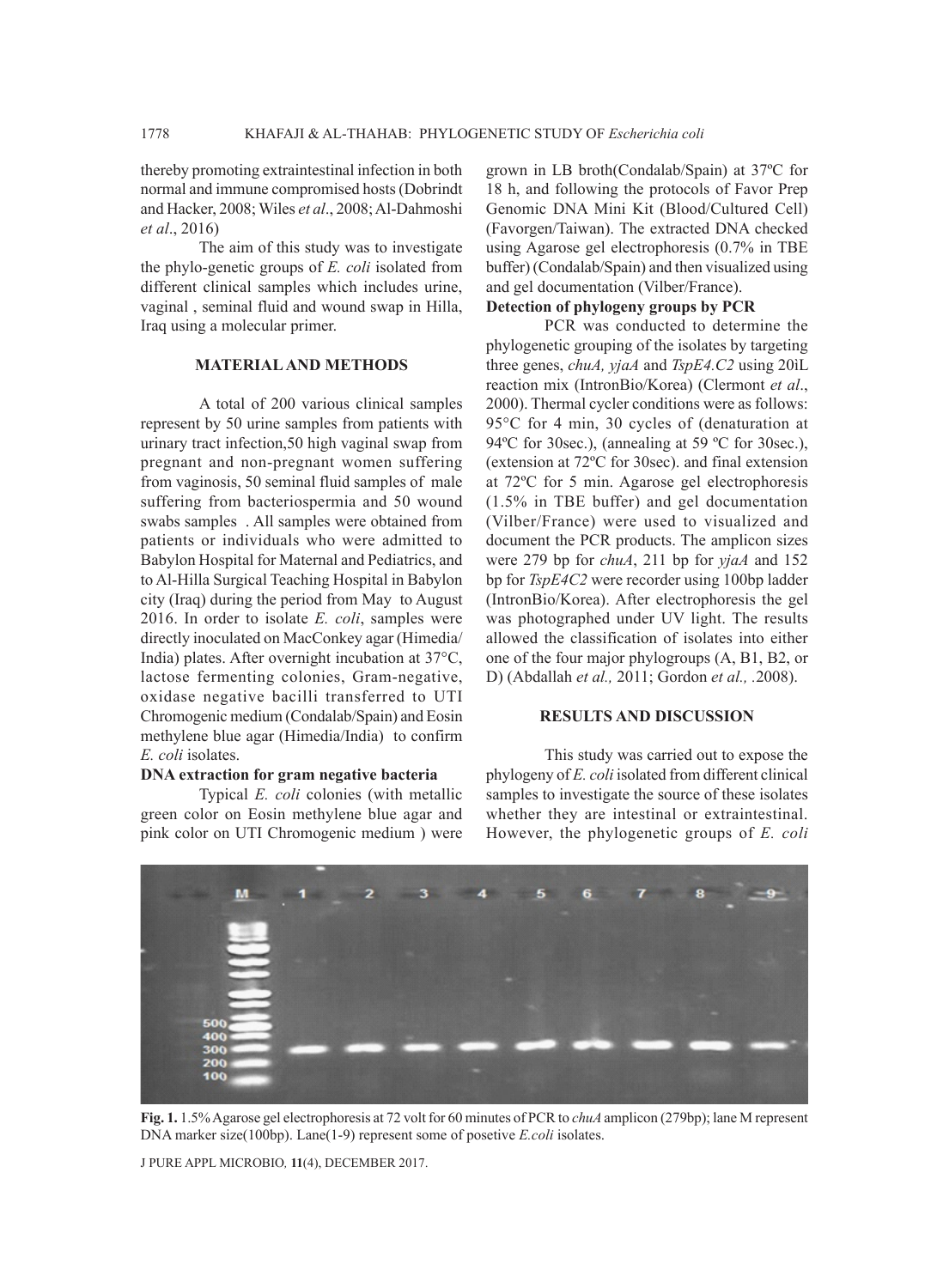isolated from clinical samples were detected by identifying the presence of specific PCR amplified fragments (*chuA, yjaA, and TspE4.C2*) (Figures 1,2,3) respectively.

A total of 53 *E. coli* isolates represented by (12 vaginal, 17 UTI, 10 seminal fluid and 14 wound swap) samples and according to the presence or absence of these genes were assigned to one of four phylogenetic groups (i.e. A,B1, B2 and D) group A and B1 (intestinal groups); B2 and D (extraintestinal groups) and six subgroups (i.e. A0, A1,  $B2<sub>2</sub>$ ,  $B2<sub>3</sub>$ , D1 and D2). According to PCR-based phylotyping the result showed that all vaginal samples ,14 urine samples, 8 of wound samples and 6 of seminal fluid samples were belong to  $B2<sub>3</sub>$  subgroup, 1 of urine samples and 3 of wound samples were belong to  $B2<sub>2</sub>$  subgroup , 2 of urine samples and 1 of seminal fluid samples were belong to  $D_2$  subgroups , 2 of wound samples and 2 of seminal fluid samples were belong to  $A_1$ 

subgroup , 1 of wound swap samples was belong to  $A_0$  subgroup and 1 of seminal fluid samples was belong to  $D_1$  subgroup. Also the results showed that the subgroup  $B2_3$  contained the majority of the collected isolates ( 40 isolates, 75.47 %), followed by subgroups  $A1, B2<sub>2</sub>$  (4 isolates for each subgroup, 7.55  $\%$ ) then subgroup D2 (3 isolates, 5.66%) and  $A_0$ ,  $D_1$  (1 isolate for each subgroup, 1.88 %). No isolates were found to belong to group B1 (Table 1and 2)

## **DISCUSSION**

The niche of commensal *E. coli* is the mucous layer of the colon. However, there are *E. coli* clones that are distinct from the intestinal commensal *E. coli*, possessing specific fitness and virulence attributes which allow adaptation to other niches (e.g. urinary tract, central nervous system, blood) and confer enhanced ability to cause a broad



**Fig. 2.** 1.5% Agarose gel electrophoresis at 72 volt for 60 minutes of PCR to *yja A* amplicon (211bp); lane M represent DNA marker size(100bp). Lane(1-9) represent some of posetive *E.coli* isolates



**Fig. 3.** 1.5% Agarose gel electrophoresis at 72 volt for 60 minutes of PCR to *TspE4.C2* amplicon (152bp); lane M represent DNA marker size(100bp). Lane(1-9) represent some of posetive *E.coli* isolatesl

J PURE APPL MICROBIO*,* **11**(4), DECEMBER 2017.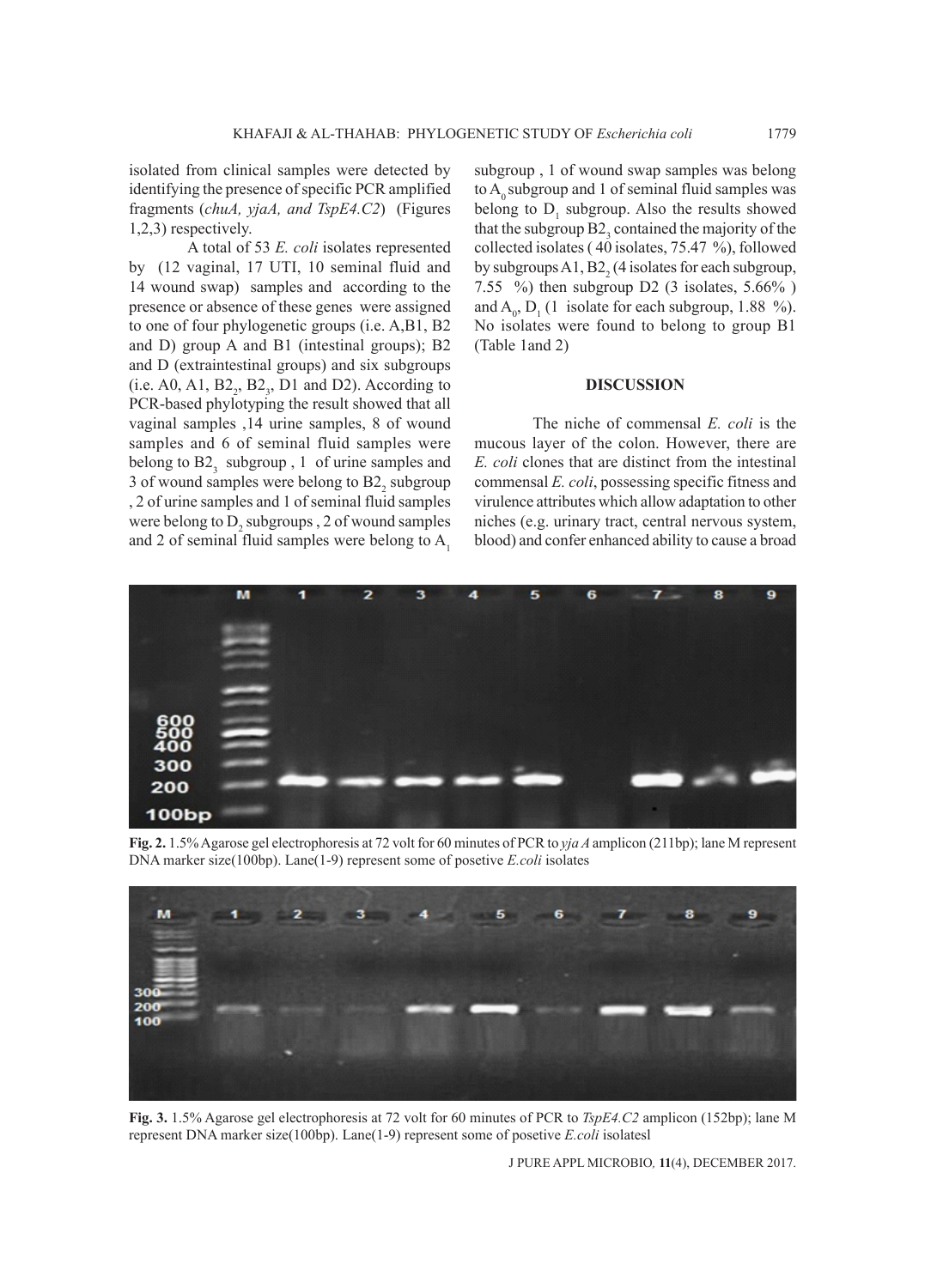| Sample           | Urine   | Vaginal<br>Swab | Seminal<br>fluid | Wound<br>Swab | Total     |
|------------------|---------|-----------------|------------------|---------------|-----------|
| No. of Samples   | 50      | 50              | 50               | 50            | 200       |
| E. coli $No.(%)$ | 17(34%) | 12(24%)         | $10(20\%)$       | 14(28%)       | 53(26.5%) |
| ExPEC, $No.(%)$  | 17(34%) | 12(24%)         | 8(16%)           | 11(22%)       | 48 (24%)  |

**Table 1.** Percentage for isolation of extraintestinal *E. coli*

| Phylogenetic groups $N(\%)$ |                                                 | Phylogenetic subgroups                                                                                                                                                           | $N(\%)$                                                 | Total<br>$(\%)$ |
|-----------------------------|-------------------------------------------------|----------------------------------------------------------------------------------------------------------------------------------------------------------------------------------|---------------------------------------------------------|-----------------|
| Intestinal<br>Groups        | Group A<br>Group B1                             | Subgroup A0chuA - / yjaA - / TspE4. $C2$ -<br>Subgroup A1chuA - / yjaA + / TspE4.C2 -<br>chuA - / yjaA - / TspE4.C2 +                                                            | 1(1.88)<br>4(7.55)<br>0(0)                              | 5(9.43)         |
| Extraintestinal<br>Groups   | Group B <sub>2</sub><br>Group D<br>Total $(\%)$ | Subgroup B22chuA + / yjaA + / TspE4.C2 -<br>Subgroup B23chu $A + /$ yja $A + /$ TspE4.C2 +<br>Subgroup D1chuA + / yjaA - / TspE4.C2 -<br>Subgroup D2chuA + / yjaA - / TspE4.C2 + | 4(7.55)<br>40 (75.47)<br>1(1.88)<br>3(5.66)<br>53 (100) | 48 (90.57)      |

**Table 2.** Percentage of *E. coli* isolates for each phylogenetic subgroups

J PURE APPL MICROBIO*,* **11**(4), DECEMBER 2017. spectrum of disease in extraintestinal sites (Johnson and Russo,2005) . ExPEC isolates usually belong to phylogenetic group B2 and to a lesser extent to group D, whilst commensal isolates are derived from groups A and B1 (Escobar-Páramo et al., 2004 ). Therefore, the rapid PCR-based phylogenetic typing developed by Clermont et al.( Clermont et al .,2000) has proven useful for rapidly screening ExPEC. According to this method, about more than two-thirds of the analyzed isolates in this study belonged to group B2 (83.01%) and this is larger than the studies of Obata-Yasuoka et al, 2002 (76%) ,Watt et al,2003 (68%) and Hilbert et al, 2008 (62%). A Compared to the data reported by these reserchers, group D isolates had a lower prevalence in this study (7.54% vs. 16%, 16%, and22%, respectively) , but the commensal phylogenetic group A exhibited nearest prevalence among the isolates investigated by this study (9.43% vs. 8%, 12% and 8% respectively). These differences in distribution of the phylogenetic groups among the isolates of geographically distinct populations in different studies may be due to the health status of the host, geographic climatic conditions, dietary factors, the use of antibiotics, or host genetic factors. ( Duriez et al., 2001) . Based on the results of this study , the majority of isolates were

extraintestinal pathotypes. Therefore, the role of *E. coli* in human infections including urinary tract infections, septicemia, vaginitis and meningitis should be considered for further researches.

### **REFERENCES**

- 1. Abdallah KS, Cao Y, Wei DJ. Epidemiologic investigation of extraintestinal pathogenic *E. coli* (ExPEC) based on PCR phylogenetic group and fimH single nucleotide polymorphisms (SNPs) in China. *Int J Mol Epidemiol Genet,* 2011; **2**: 339-353.
- 2. Abdulla, A.A., Al-Dahmoshi, H.O.M., Abed, T.A. and Muttaleb, W.H. Characterization of multidrug resistant carbapenemases-producing Escherichia coli and Klebsiella pneumoniae isolates from urinary tract infection. *Journal of Chemical and Pharmaceutical Sciences,* 2016; **9**(3):1116-1120.
- 3. Al-Dahmoshi, H.O.M., Almamoori, A.M.J. and Al-Khafaji, N.S.K. Investigation of CusCFBA pump among uropathogenic Escherichia coli (UPEC) Isolated from women with cystitis, Iraq. *Asian Journal of Pharmaceutical and clinical research,* 2016; **10**(1).
- 4. Al-Khaqani, M.M., Alwash, M.S. and Al-Dahmoshi, H.O. Phylogrouping, antibiotics susceptibility and biofilm formation among